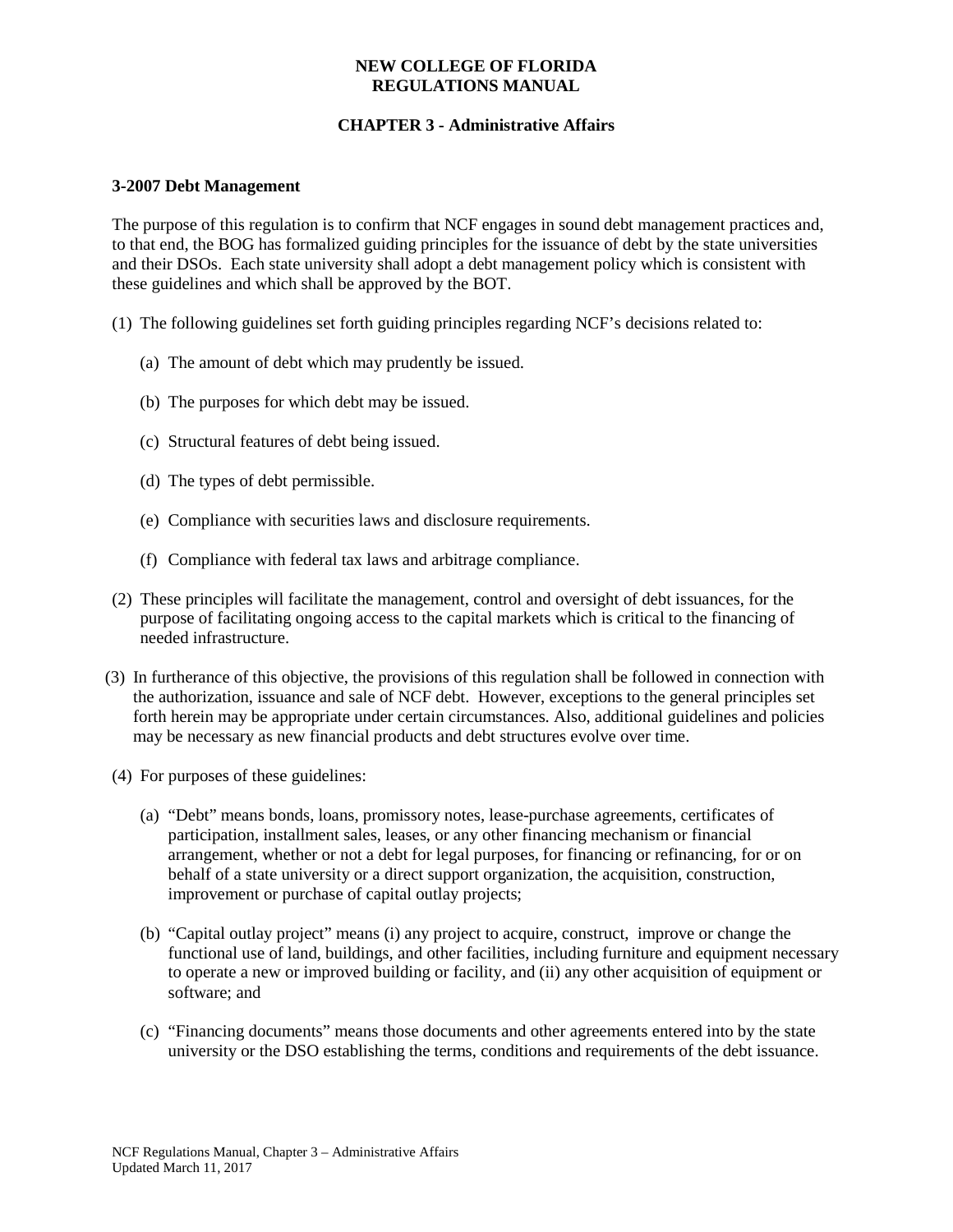# **CHAPTER 3 - Administrative Affairs**

(d) "Auxiliary enterprise" means any activity defined in Chapter 1011.47(1), Florida Statutes, and performed by a university or a direct-support organization.

### (5) Debt Affordability and Capital Planning

- (a) Concept of Affordability. One of the most important components of an effective debt management policy is an analysis of what level of debt is affordable given a particular set of circumstances and assumptions. More comprehensive than simply an analysis of the amount of debt that may be legally issued or supported by a security pledge, the level of debt should be analyzed in relation to the financial resources available to the university and its DSOs, on a consolidated basis, to meet debt service obligations and provide for operating the university. An analysis of debt affordability should address the impact of existing and proposed debt levels on an issuer's operating budget and offer guidelines or ranges to policymakers for their use in allocating limited resources within the guidelines.
- (b) Debts That May Be Issued Without BOG Approval. The following types of financings may be engaged in by NCF, as applicable, without BOG approval:
	- 1. NCF may finance the acquisition of equipment and software provided such financings are accomplished in accordance with the deferred-purchase provisions in Chapter 287, Florida Statutes.
	- 2. NCF may finance the acquisition of equipment and software financings provided the overall term of the financing, including any extension, renewal or refinancings, hereof, does not exceed five years or the estimated useful life of the equipment or software, whichever is shorter.
	- 3. NCF may issue promissory notes and grant conventional mortgages for the acquisition of real property. However, no mortgage or note shall exceed 30 years.
	- 4. NCF debt secured solely with gifts and donations and pledges of gifts so long as the maturity of the debt, including extensions, renewals and refundings, does not exceed five years and so long as the facilities being financed have been included in the university's five-year capital improvement plan that has been approved by the Board.
	- 5. Refundings for debt service savings where final maturities are not extended.
	- 6. Fully collateralized lines of credit intended to be used for temporary cash flow needs.
	- 7. Energy Performance-Based Contracts, in accordance with the provisions of Chapter 1013.23, Florida Statutes, not to exceed \$10,000,000.
	- 8. NCF may borrow up to \$20,000,000 from a university DSO on a non-recourse basis to finance a capital project. The term of the borrowing may not exceed thirty (30) years, and the interest rate, if any, may not exceed current market interest rates. The College retains legal title to any capital project financed in whole or in part by such loan irrespective of whether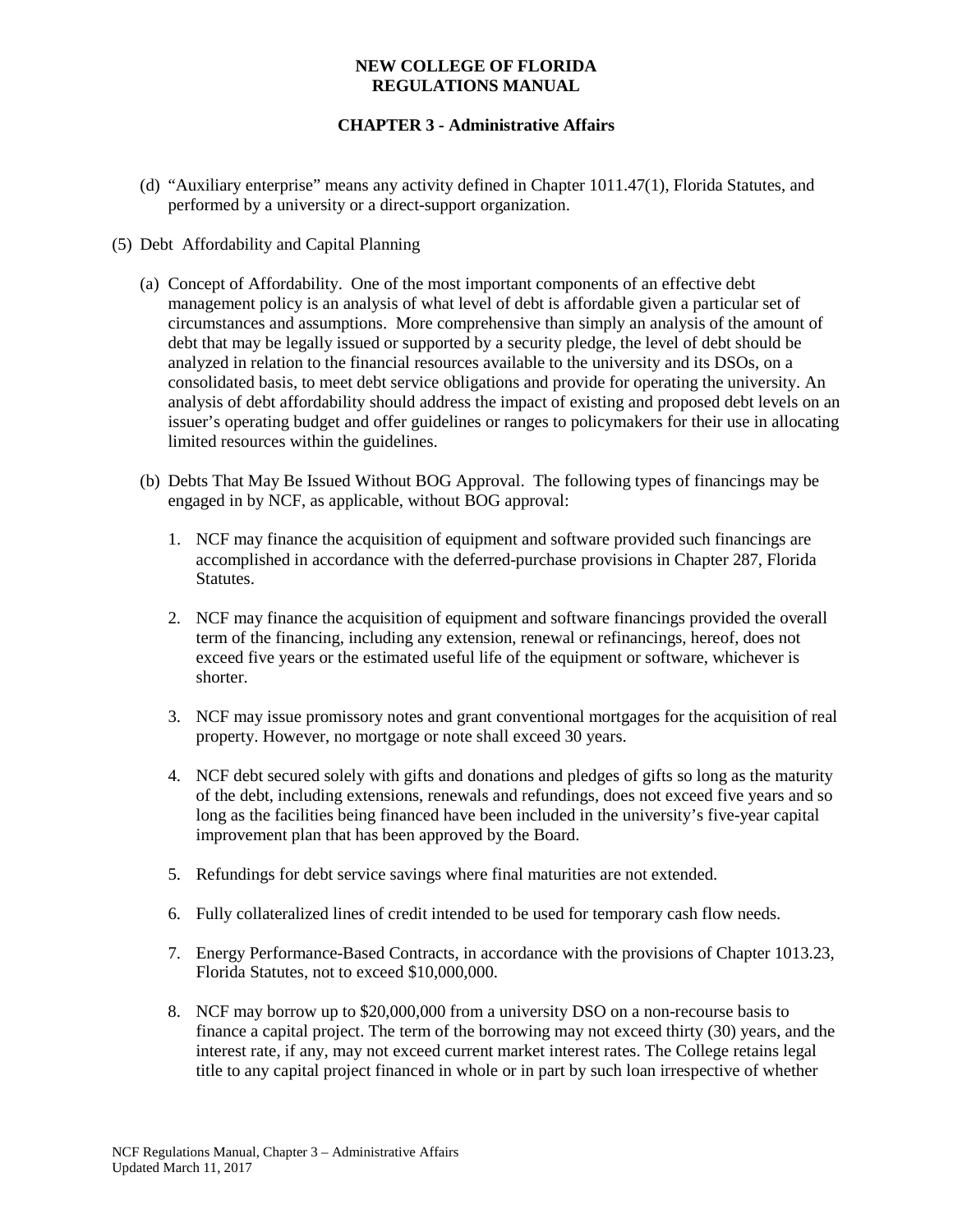# **CHAPTER 3 - Administrative Affairs**

the loan is repaid. The DSO is prohibited from transferring the note or any other instrument associated with the borrowing to any other entity.

- (6) General Debt Issuance Guidelines. The process for submitting debt for approval is as follows:
	- (a) Timing. The submission of proposed debt for approval by the BOG shall be governed by the following process:
		- 1. The College shall formally transmit to the BOG Office a request for debt approval no later than 60 days prior to the next regularly scheduled meeting of the BOG. The College shall also provide a copy to the State Division of Bond Finance ("DBF"). The formal transmittal to the BOG Office shall be in duplicate, hard copy, and bound in a three-ring binder, and include all the information required by these guidelines. Electronic copies of supporting documentation should be provided to the BOG Office and the DBF, to the extent available. The formal letter of transmission must be signed by the official point of contact for the university, and any exceptions to these Debt Guidelines shall be noted and explained. If the university board of trustees has not yet formally approved the debt being requested, the proposed BOT meeting date shall be provided.

2. During the review period, the BOG Office shall review the information submitted for compliance with these Guidelines and State law, analyze general credit issues associated with the proposed indebtedness, and review any analysis provided by DBF staff.

3. BOG and DBF staff shall jointly discuss with the College on any issues, concerns or suggestions resulting from the review during the review period. As a result of these discussions, the university may amend the information submitted or explain why the suggestions were not incorporated. The BOG Office will advise the College if it believes that any amended information is so significant that re-authorization by the BOT is required. During this period, if the debt being requested for approval is to be issued by DBF on behalf of the College, DBF shall submit to the BOG Office a form of a resolution for adoption requesting that DBF issue the debt.

4. After the review period, the BOG Office shall submit the agenda item with supporting documentation and all appropriate and required analyses to the BOG for consideration at its next meeting. Supporting documentation for the agenda item shall also include the resolution to be adopted by the BOG requesting issuance of the debt by DBF or a resolution approving issuance of the debt by the DSO.

- (b) Information Required for Submission. The following information shall be submitted to the BOG Office in support of a request for approval of the issuance of debt. Additionally, the College shall complete the "Checklist of Information Required for Submission to the BOG Pursuant to Debt Management Guidelines," and provide any additional information requested by the BOG Office or DBF staff in connection with review of any proposed debt issuance.
	- 1. A resolution of the DSO board of directors approving the debt issuances, if applicable, and a resolution of NCF BOT approving the debt issuance and authorizing the College to request BOG approval of the debt issuance. For debt to be issued by DBF, at the request of the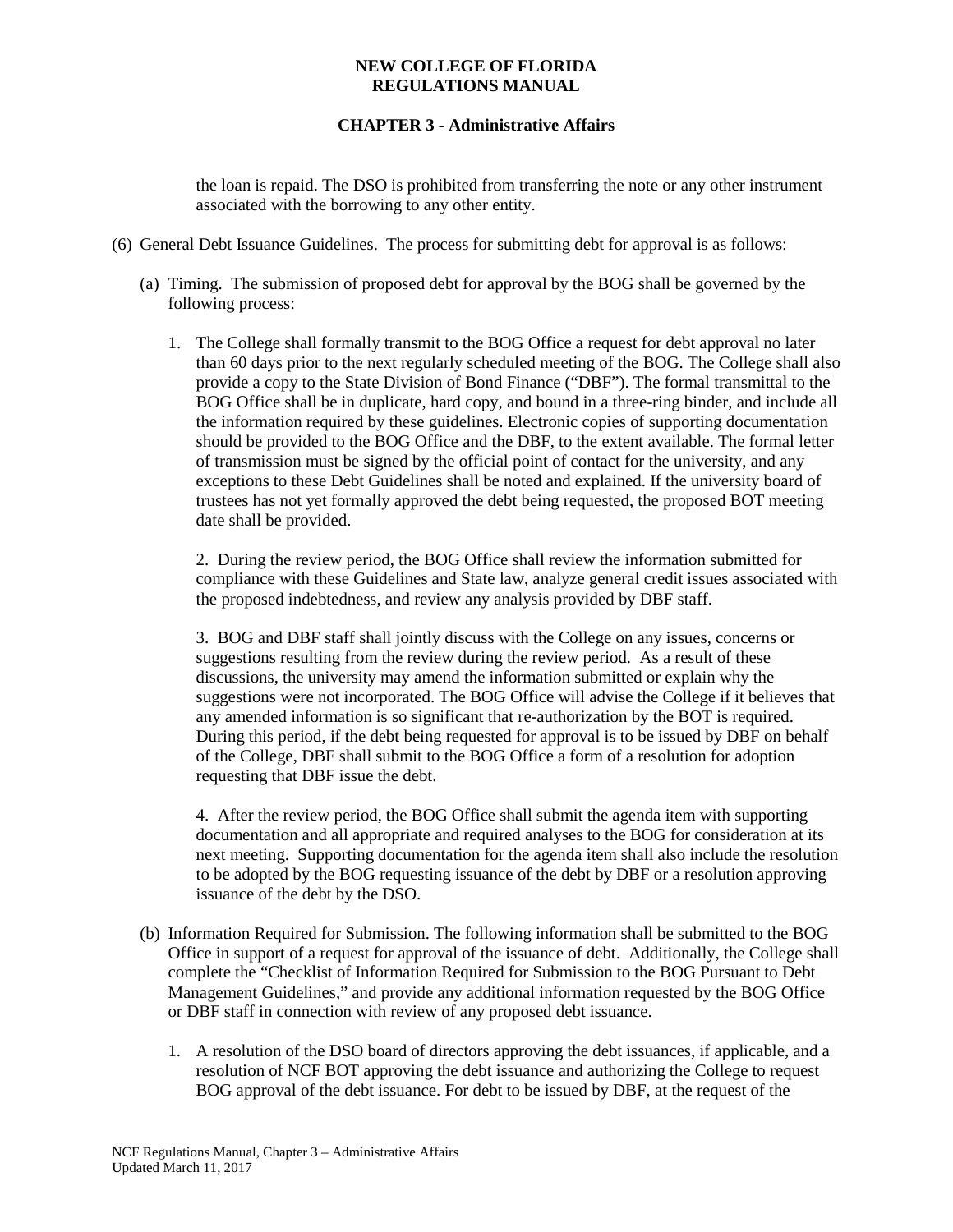# **CHAPTER 3 - Administrative Affairs**

College, DBF staff will work with the College to determine a not-to-exceed amount of debt to be included in the BOT requesting resolution to the BOG and in preparing required debt service and source-and-use schedules.

- 2. The project program, feasibility studies or consultant reports (if available), and an explanation of how the project being proposed is consistent with the mission of the university.
- 3. Estimated project cost, with schedules drawn by month and including start and completion dates, estimated useful life, and the date bond proceeds are required.
- 4. The sources-and-uses of funds, clearly depicting all costs, funding sources expected to be used to complete the project and the estimated amount of the debt to be issued.
- 5. An estimated debt service schedule with the assumed interest rate on the debt clearly disclosed. If the proposed debt service is not structured on a level debt service basis, an explanation shall be provided which gives the reason why it is desirable to deviate from a level debt structure.
- 6. One consolidated debt service schedule separately showing all outstanding debt related to or impacting the debt being proposed, the proposed debt and the new estimated total debt service.
- 7. A description of the security supporting the repayment of the proposed debt and the lien position the debt will have on that security. If the lien is junior to any other debt, the senior debt must be described. Furthermore, a description of why the debt is proposed to be issued on a junior lien basis must be provided. A statement citing the legal authority for the source of revenues securing repayment must also be provided.
- 8. If debt is to be incurred on a parity basis with outstanding debt, a schedule showing estimated compliance with any additional bonds requirement set forth in the documents governing the outstanding debt. The applicable provisions of the documents for bonds of DSOs should be provided.
- 9. Financial statements for five years, if available, for the auxiliary, if auxiliary revenues are pledged.
- 10. A five-year history, if available, and five-year projection of the revenues securing payment and debt service coverage. To the extent applicable, the projections must be shown on the individual project as well as the entire system. All revenue items securing repayment must be clearly set forth as separate line items. An explanation must be provided with regard to growth assumptions, and to the amount and status of approval of any rate increases. The effect of the rate increases on the projections and expected revenues and expenses for the new facility should be clearly set forth as a separate line item. If rate increases are necessary, a commitment must be made to increase rates to the needed levels. Major categories of any operating expenses should be set forth as separate line items with an explanation of assumptions regarding increases or decreases.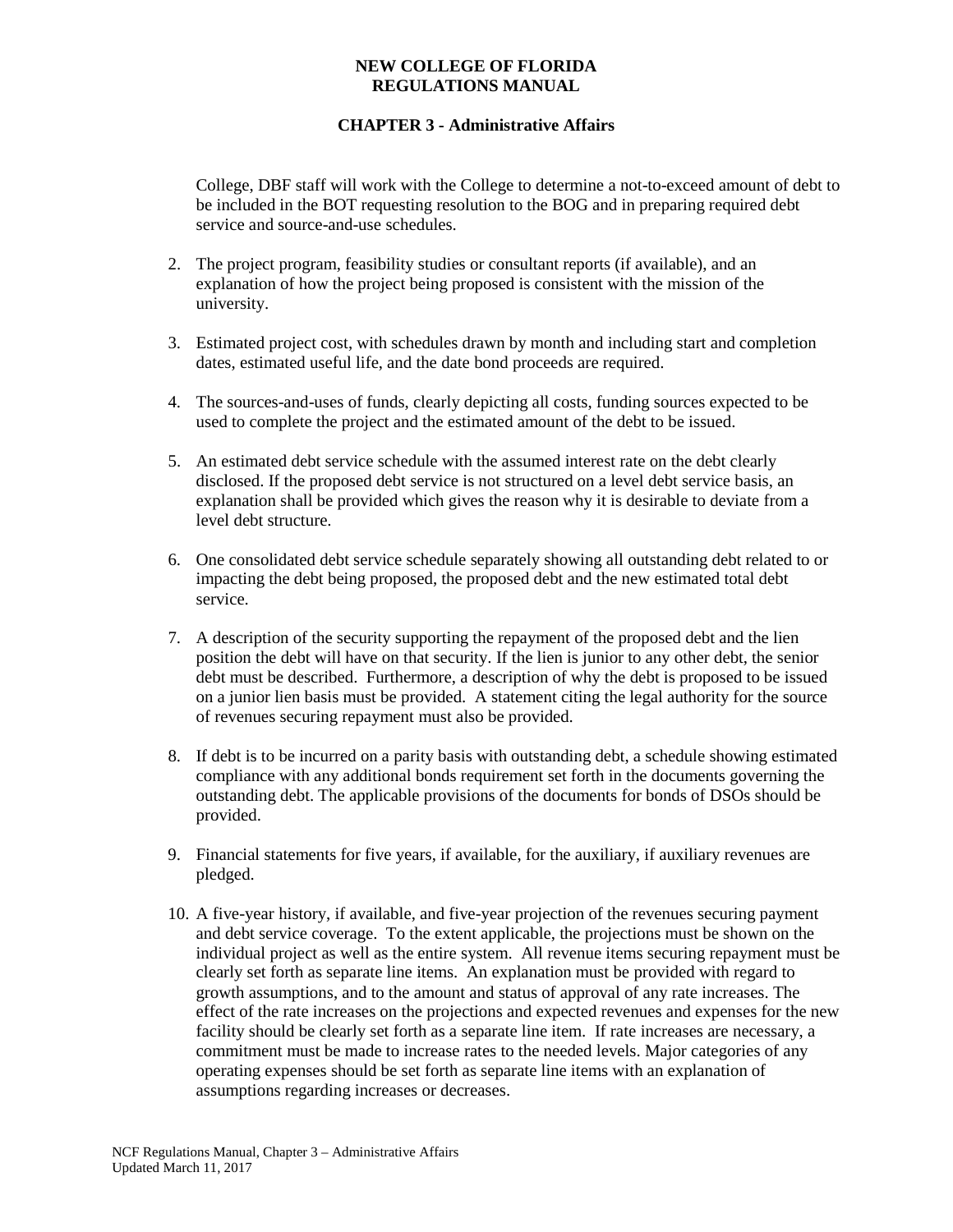- 11. Evidence that the project is consistent with the university's master plan or a statement that the project is not required to be in the master plan.
- 12. For variable rate debt proposals:
	- a. the expected reduction in total borrowing costs based on a comparison of fixed versus variable interest rates;
	- b. a variable rate debt management plan that addresses liquidity and interest rate risks and provides, at a minimum: a description of budgetary controls, a description of liquidity arrangements, a discussion of why the amount of variable rate debt being proposed is appropriate, and a plan for hedging interest rate exposure. If interest rate risks are to be mitigated by the use of derivatives, then evidence that the counterparty has a long term rating of at least an A/A2 and a swap management plan as set forth in the BOG's Debt Management Guidelines must be submitted;
	- c. a pro forma showing the fiscal feasibility of the project using current market interest rates plus 200 basis points;
	- d. the total amount of variable rate debt including the proposed debt as a percentage of the total amount of NCF debt outstanding; and
	- e. the individual or position that will be responsible for the reporting requirements for variable rate debt as set forth in these guidelines.
- 13. If all or any portion of the financing is contemplated to be done on a taxable basis, then evidence demonstrating that the issuance of taxable debt is in the best interest of the university must be submitted.
- 14. A statement explaining whether legislative approval is required, and if required, an explanation as to when legislative approval will be sought or evidence that legislative approval has already been obtained.
- 15. A statement that the debt issuance is in accordance with the College's debt management policy or, if not, an explanation of the specific variances as well as the reasons supporting the variances.
- 16. If a request is made to employ a negotiated method of sale, an analysis must be provided supporting the selection of this method that includes a discussion of the factors set forth in section (4) of this regulation.
- 17. A description of the process used to select each professional engaged in the transaction, showing compliance with the competitive selection process required by this regulation. Specific contact information for each selected professional, must be included, and at a minimum, should disclose the professional's name, firm name, address, email address, phone number and facsimile number.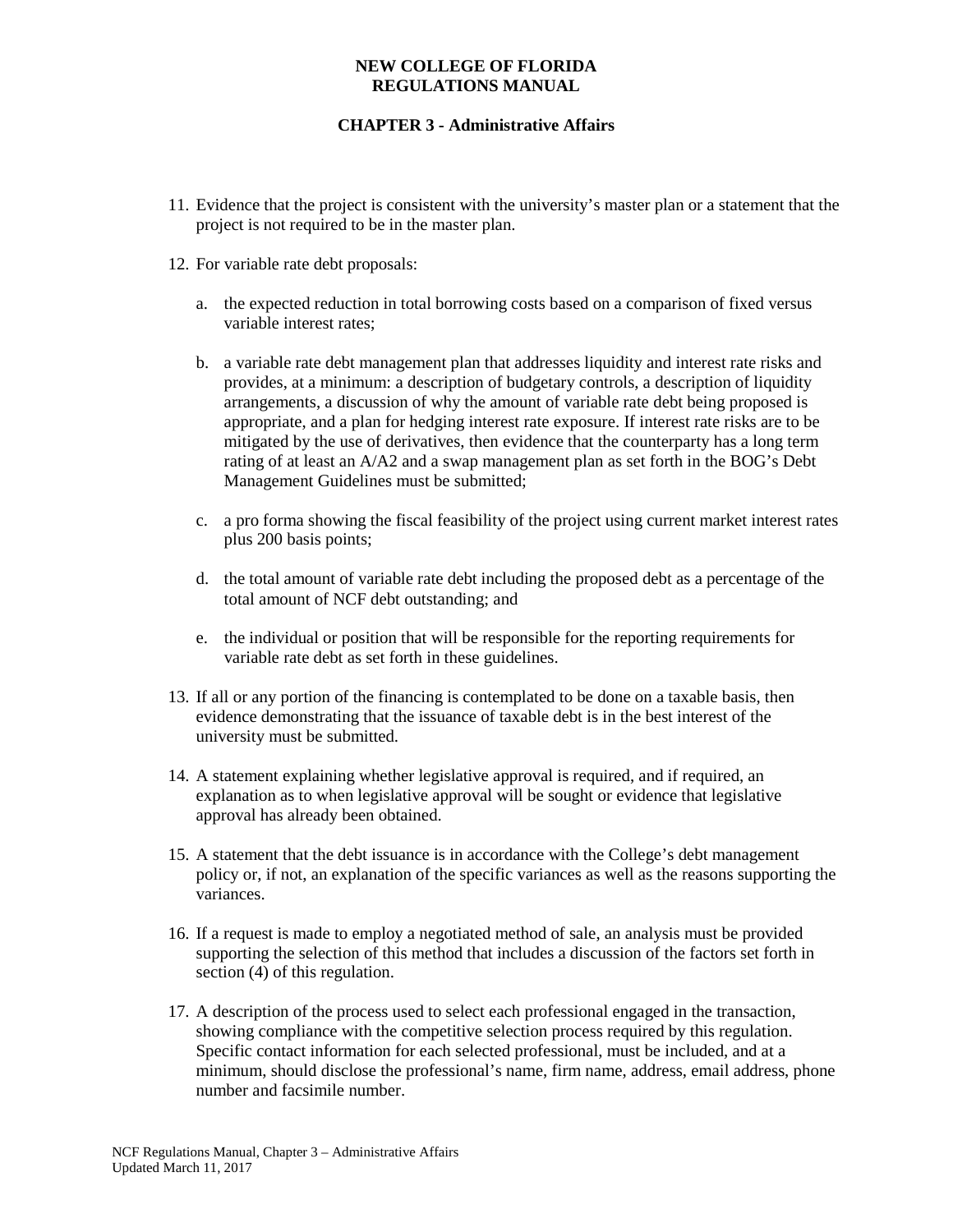- 18. The most recent annual variable rate debt report.
- (c) Approval. The BOG will consider the following factors in connection with its review and approval of NCF debt issuance.
	- 1. The debt is to provide funding for needed infrastructure of the College for purposes consistent with the mission of the university.
	- 2. The debt is being issued in compliance with the principles and guidelines set forth herein.
	- 3. The project information submitted is reasonable and supportable.
	- 4. The five-year projection of pledged revenues available to pay debt service should provide debt service coverage of at least 1.20x for both outstanding parity debt and for the proposed new debt for all years within the five-year projection period after giving credit for any capitalized interest and other revenues available for payment.
	- 5. Any requirements for the issuance of additional parity debt can be reasonably expected to be met.
- (d) Purposes For Which Debt May Be Issued. Debt may be issued only to finance or refinance capital outlay projects as defined in this regulation, including equipment and software; debt may not be approved to finance or refinance operating expenses of the College. Refunding bonds may be issued to achieve debt service savings. Refunding bonds may also be issued to restructure outstanding debt service or to revise provisions of Financing Documents if it can be demonstrated that the refunding is in the best interest of the College.
- (e) Committing University Resources for Debt Issued by Direct Support Organizations. There may be occasions where the College considers committing its financial resources on a long-term basis in support of debt issued by a DSO or other component unit. While the nature of the commitment may not constitute a legal debt obligation of the university, it may affect the College's debt position and its available financial resources. Therefore, the College should evaluate the longterm fiscal impact upon the NCF's debt position and available resources before authorizing any such financial commitment. Additionally, the debt of any DSO may not be secured by an agreement or contract with the College unless the source of payments under such agreement or contract is limited to revenues that the College is authorized to use for the payment of debt service. Any such contract or agreement shall also be subject to the requirements set forth under "Security Features – Pledged Revenues" herein.
- (f) Credit Ratings. In order to access the credit markets at the lowest possible borrowing cost, it is recognized that credit ratings are critical. Therefore, for all publicly offered debt:
	- 1. For existing bond programs, NCF and DSOs shall strive to maintain or improve current credit ratings without adversely impacting the amount of debt which may be issued for any particular program.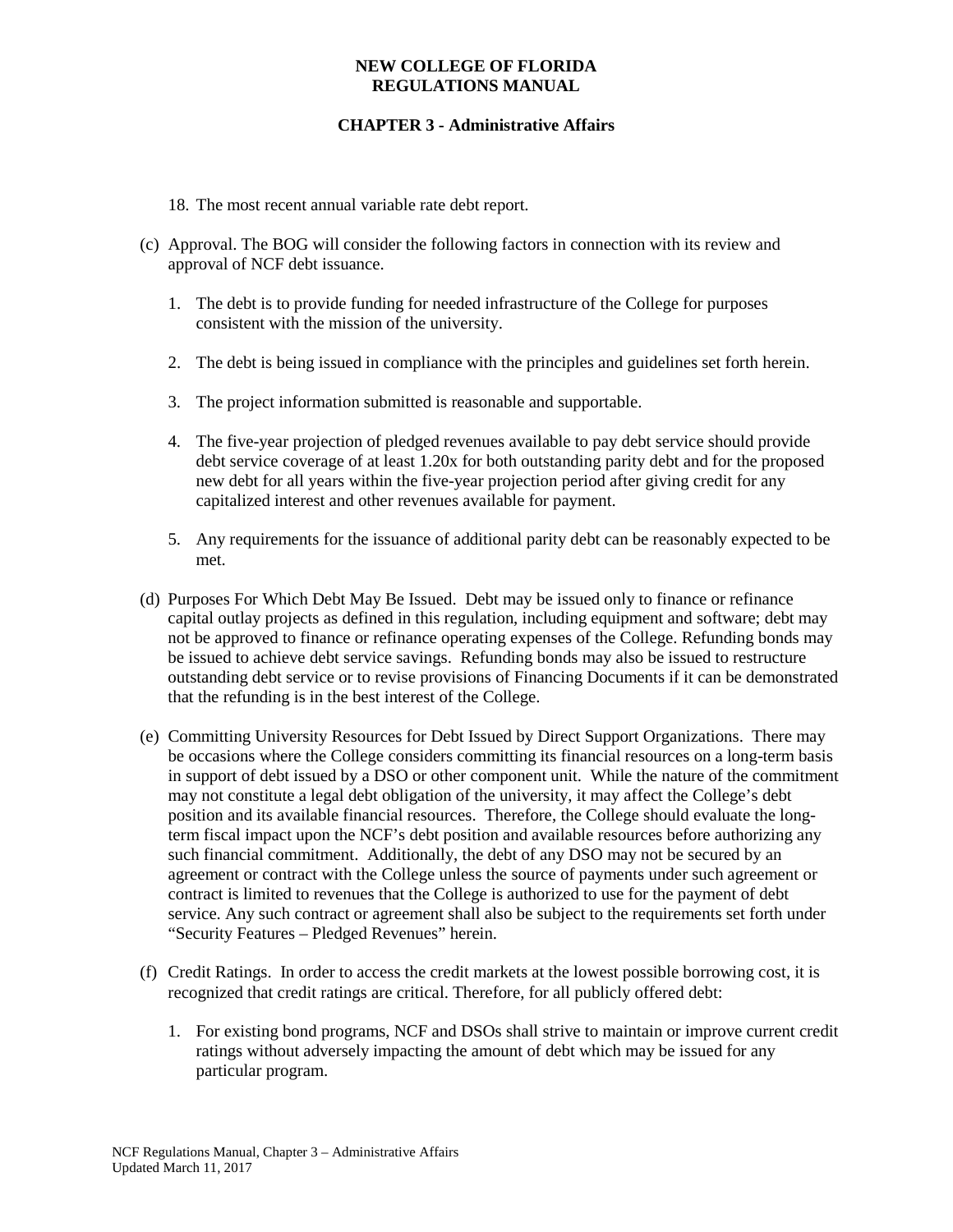# **CHAPTER 3 - Administrative Affairs**

- 2. For all new financings, the College shall seek to structure the transaction to achieve a minimum rating of "A" from at least two nationally recognized rating agencies. Credit enhancement may be used to achieve this goal.
- (g) Tax Status. The College has traditionally issued tax exempt debt which results in significant interest cost savings compared with the interest cost on taxable debt. Accordingly, the College debt should be issued to take advantage of the exemption from federal income taxes unless the university demonstrates that the issuance of taxable debt is in NCF's best interest. With respect to debt which has a management contract with a private entity as part of the security feature, the management contract should comply, to the greatest extent practical, with tax law requirements to obtain tax exemption for the debt.
- (h) Security Features. Pledged Revenues. The debt issued by NCF and DSOs may only be secured by revenues (including fund balances and budget surpluses) authorized for such purpose. The revenues which may secure debt include the following:
	- 1. Activity and Service Fee, subject to the limitation that annual debt service payable from these fees does not exceed five percent of the revenues derived therefrom.
	- 2. Athletic Fee, subject to the limitation that annual debt service payable from these fees does not exceed five percent of the revenues derived therefrom.
	- 3. Health Fee.
	- 4. Transportation Access Fee.
	- 5. Licenses and Royalties for facilities that are functionally related to the College operation or DSOSS reporting such royalties and licensing fees.
	- 6. Gifts and Donations for debt not longer than five years.
	- 7. Overhead and indirect costs and other monies not required for the payment of direct costs of grants.
	- 8. Assets of NCF Foundation and DSOs and earnings thereon.
	- 9. Auxiliary Enterprise Revenues, e.g., housing, parking, food service, athletic, retail sales, research activities.

Revenues which are not enumerated above may not be pledged to secure debt unless authorized by law for such purpose. In the case of College-issued debt, the pledge of revenues which secures debt should specifically identify the sources pledged and not use general or vague terms such as "lawfully available revenues." Specifically identifying revenues used to secure debt will provide certainty and transparency as to the revenues that are encumbered and avoid ambiguity or uncertainty as to the issuer's legal liability and NCF and their DSOs should take this into consideration when determining the nature of the security it will provide in connection with a debt issuance. The guidelines for pledging revenues and securing debt shall also apply to debt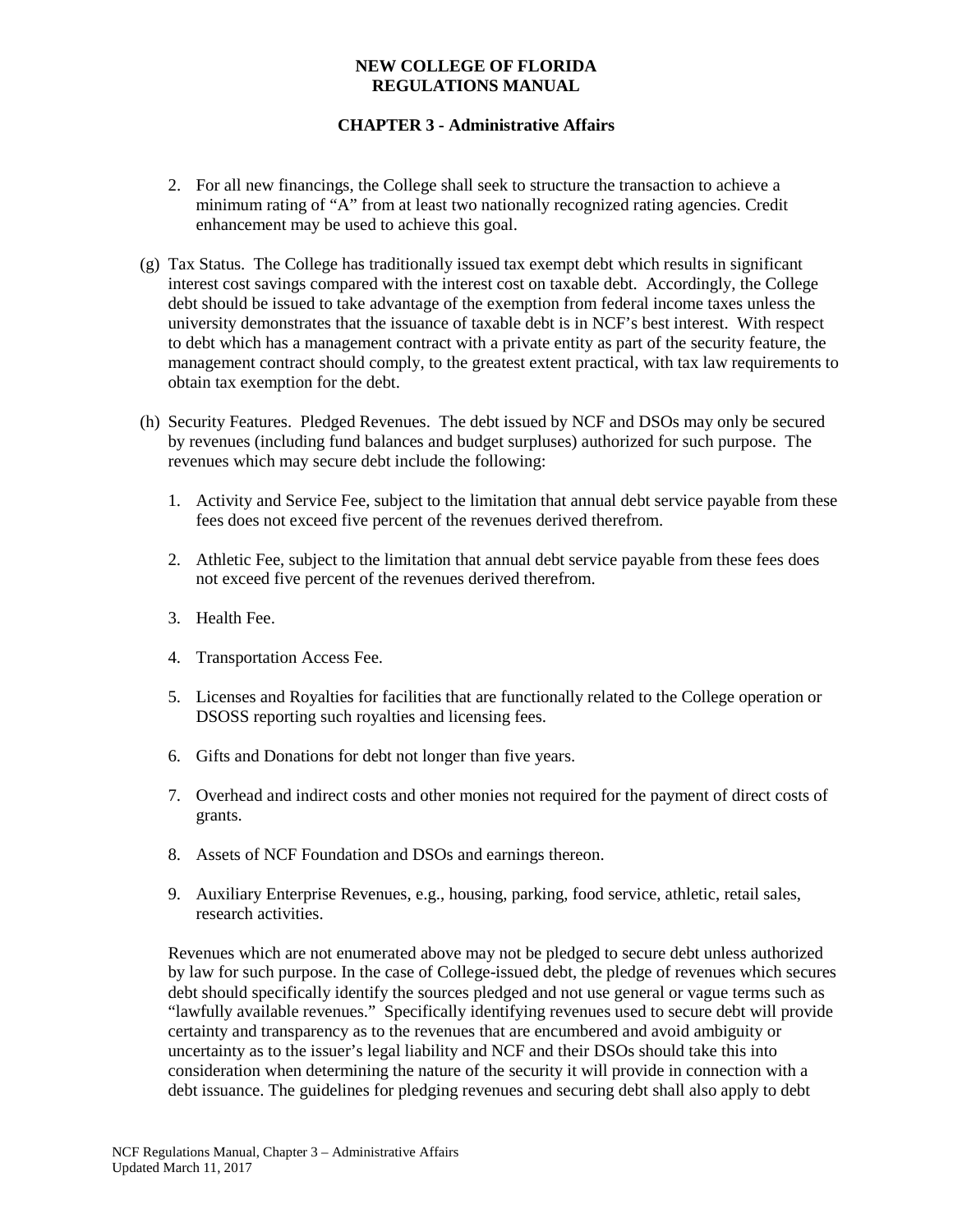# **CHAPTER 3 - Administrative Affairs**

structures which involve an agreement, contract or lease with the College or its DSOs, i.e., the revenues being pledged to secure debt must be specifically identified and lawfully available for such purpose. It is preferable, whenever possible, to secure debt with system pledges comprised of multiple facilities within a system, e.g., housing and parking, rather than stand-alone project finances.

(i) Functional Relationships. Revenues from one auxiliary enterprise (a "Supporting Auxiliary Enterprise") may not be used to secure debt of another auxiliary enterprise unless the BOG, after review and analysis, determines that the facility being financed (the "Facility") is functionally related to the Supporting Auxiliary Enterprise's revenues being used to secure such debt. The BOG must determine whether a functional relationship exists whenever revenues from a Supporting Auxiliary Enterprise will be used to pay or secure the debt of a Facility or when proceeds of bonds issued by a Supporting Auxiliary Enterprise will be used, directly or indirectly, to pay costs relating to a Facility. When a functional relationship is established between a Facility and a Supporting Auxiliary Enterprise, only that portion of the Supporting Auxiliary Enterprise's revenues that exceed its operating requirements and debt service, if any, may be pledged to secure such debt; provided that such pledge may be on parity with outstanding debt if permitted by the covenants and conditions of the outstanding debt.

A functional relationship exists when a nexus is established between the Facility and the Supporting Auxiliary Enterprise's revenues. Whether a Facility is functionally related to the Supporting Auxiliary Enterprise's revenues must be determined on a case by case basis, taking into consideration the unique facts and circumstances surrounding each individual situation.

Examples of functional relationships include, but are not limited to, a parking facility intended to provide parking to residents of a student housing facility and located within reasonably close proximity to a student housing facility; a food services facility intended to serve residents of a student housing facility and located within reasonably close proximity to a student housing facility; or shared infrastructure (e.g. water lines, sewer lines, utilities, plaza areas) located within reasonably close proximity to both the Facility and the Supporting Auxiliary Enterprise. While representations that a Facility will provide general benefits to or enhance the experience of the student body are desirable, this factor alone is not determinative in and of itself to establish a functional relationship between the Facility and the Supporting Auxiliary Enterprise's revenues.

- (j) Lien Status. All bonds of a particular program should be secured by a first lien on specified revenues. Additionally, bonds should generally be equally and ratably secured by the revenues pledged to the payment of any outstanding bonds of a particular bond program. However, the creation of a subordinate lien is permissible if a first lien is not available or circumstances require.
- (k) Reserve Fund. Debt service reserve requirements may be satisfied by a deposit of bond proceeds, purchase of a reserve fund credit facility, or funding from available resources over a specified period of time. In the submission of a request for debt issuance, it is preferred, though not required, that the bond size for the proposed debt include provisions for funding a reserve from bond proceeds. This will ensure that in the event the university is unable to obtain a reserve fund credit facility it will still have an authorized bond amount sufficient to fund its needs. Debt service reserve requirements may also be satisfied with cash balances.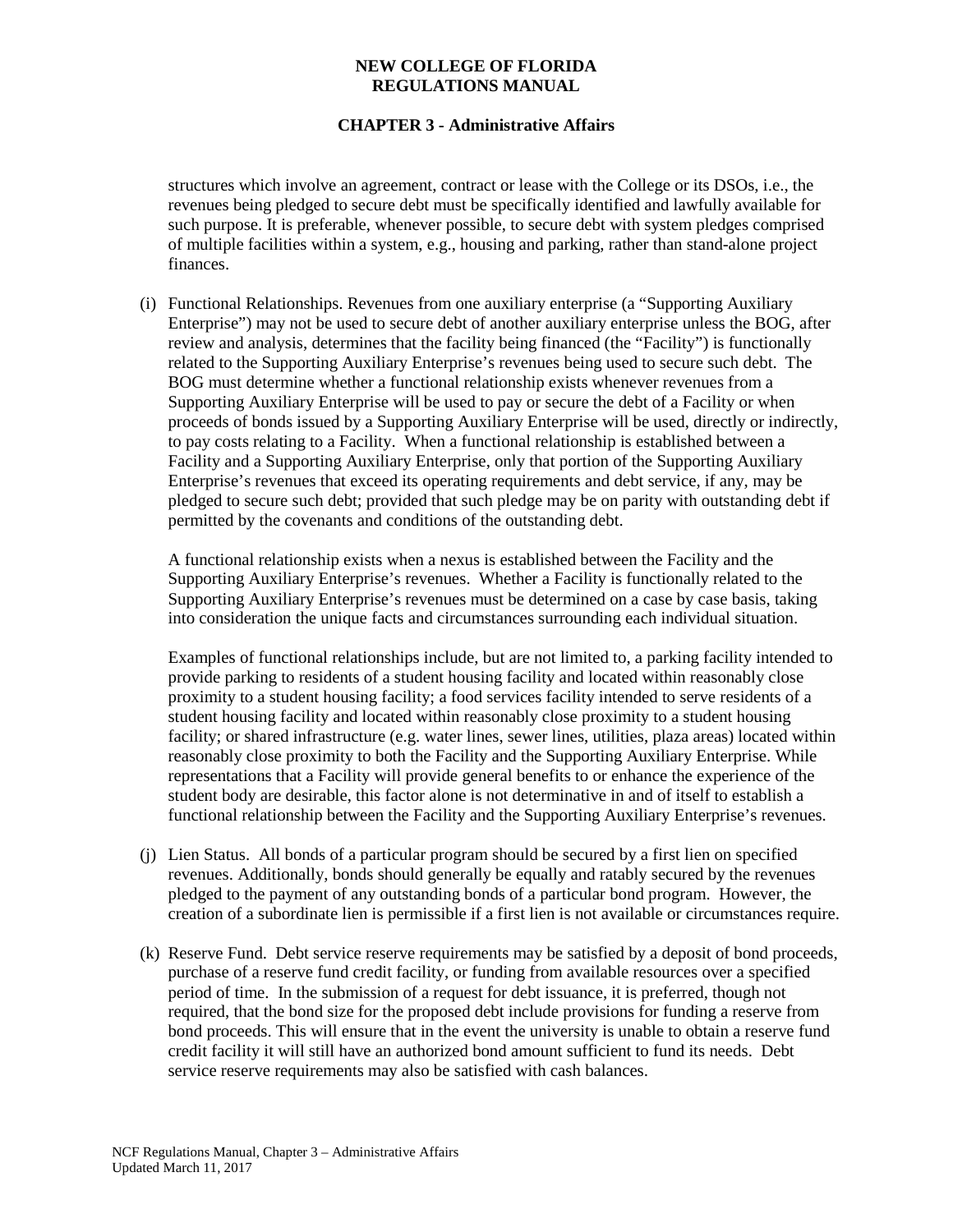- (l) Credit Enhancement. Credit enhancement is used primarily to achieve interest cost savings. Accordingly, the College and their DSOs should consider the cost effectiveness of bond insurance or other credit enhancements when evaluating a debt issuance and the overall cost thereof. Any bond insurance or credit enhancement should be chosen through a competitive selection process analyzing the cost of the insurance or credit enhancement and the expected interest cost savings to result from their use. The primary determinant in selecting insurance or other credit enhancement should be price and expected interest cost savings; however, consideration may also be given to the terms of any arrangement with the provider of insurance or other credit enhancement.
- (m) Capitalized Interest. Capitalized interest from bond proceeds is used to pay debt service until a revenue producing project is completed or to manage cash flows for debt service in special circumstances. Because the use of capitalized interest increases the cost of the financing, it should only be used when necessary for the financial feasibility of the project.
- (n) Structural Features
	- 1. Length of Maturity. In addition to any restriction on the final maturity imposed by the constitution or laws of the State, as a general guideline, the final maturity on bonds should not exceed thirty years. Debt secured by gifts and donations shall not be considered long-term financing but may be used as a temporary or construction loan to accelerate construction of facilities. Accordingly, the maturity of debt secured by gifts and donations shall not exceed five years, including roll-overs or refinancings except refinancings to implement permanent financing. Debt issued to finance equipment and software may not be longer than five years or the useful life of the asset being financed, whichever is shorter. Lastly, the final maturity of the debt should not exceed the estimated useful life of the assets being financed.
	- 2. Debt Service Structure. Generally, debt should be structured on a level debt basis, i.e., so that the annual debt service repayments will, as nearly as practicable, be the same in each year. A deviation from these preferences is permissible if it can be demonstrated to be in the university's best interest, such as restructuring debt to avoid a default and not to demonstrate feasibility of a particular project.
	- 3. Redemption Prior to Maturity. A significant tool in structuring governmental bonds is the ability to make the bonds callable after a certain period of time has elapsed after issuance. This provides the advantage of enabling the issuer to achieve savings through the issuance of refunding bonds in the event interest rates decline. Although the ability to refund bonds for a savings is advantageous, there may be situations where a greater benefit of lower interest rates may be realized by issuing the bonds as non-callable. Accordingly, there is a strong preference that bonds issued by NCF or DSOs be structured with the least onerous call features as may be practical under then prevailing market conditions. Bonds of a particular issue may be sold as non-callable if it is shown to be in the best interest of the College or DSOs.
	- 4. Debt Issued With a Forward Delivery Date. Debt issued by NCF or DSOs may be issued with a delivery date significantly later than that which is usual and customary. This debt typically carries an interest rate penalty associated with the delay in delivery. There are also additional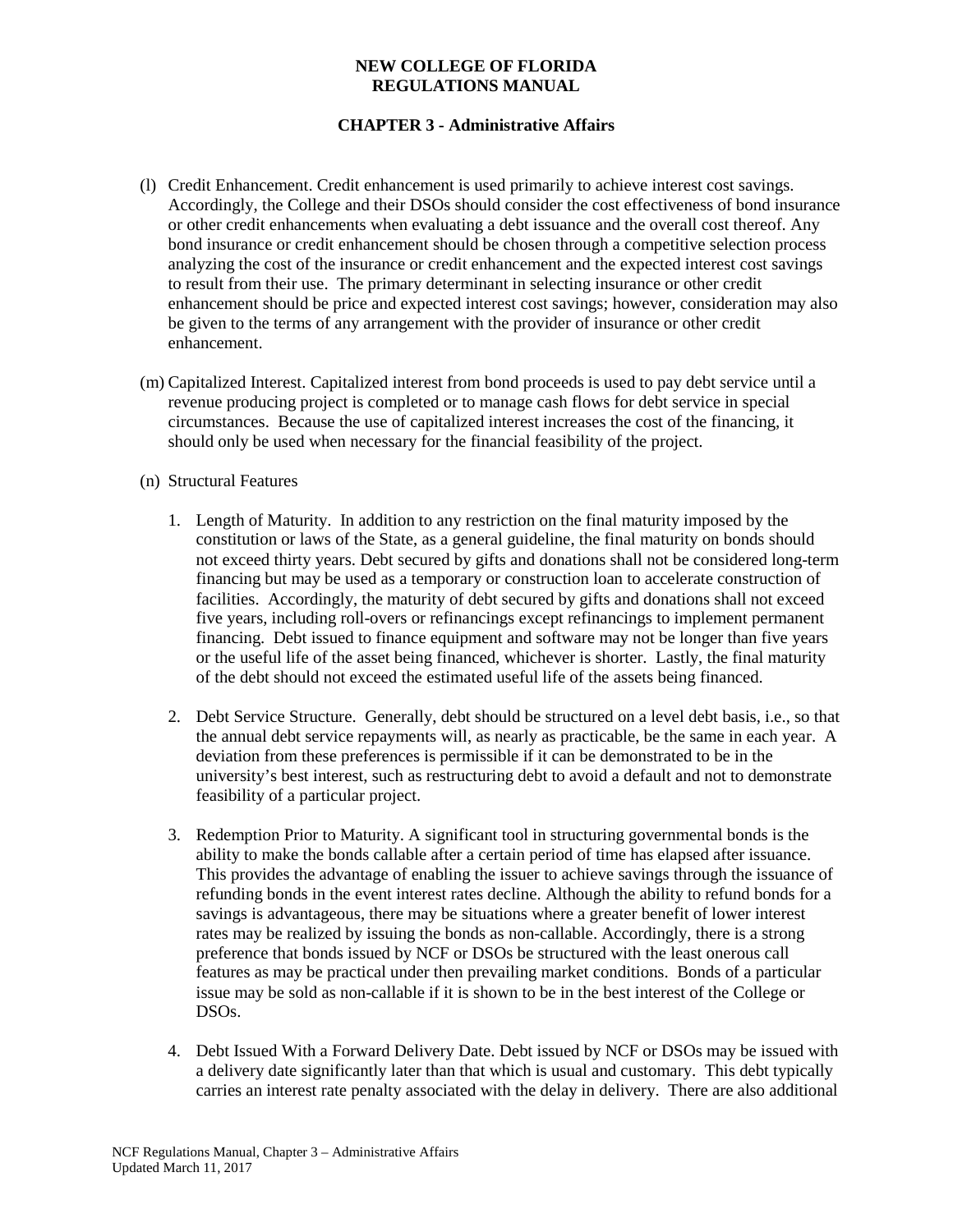# **CHAPTER 3 - Administrative Affairs**

risks that delivery will not occur. Debt with a forward delivery date may be issued if the advantages outweigh the interest rate penalty which will be incurred and the College and DSOs are protected from adverse consequences of a failure to deliver the debt.

### (o) Interest Accrual Features

- 1. Fixed Rate, Current Interest Debt. Fixed rate debt will continue to be the primary means of financing infrastructure and other capital needs. However, there may be circumstances where variable rate debt is more appropriate, in which case, the College or DSOs shall provide documentation as noted in these guidelines for such debt.
- 2. Derivatives. Alternative financing arrangements, generally referred to as derivatives, are available in the market as an alternative to traditional bonds. Under certain market conditions, the use of alternative financing arrangements may be more cost effective than the traditional fixed income markets. However, these alternative financing instruments, such as floating to fixed swap agreements, have characteristics and carry risks peculiar to the nature of the instrument which are different from those inherent in the typical fixed rate financing. Although the College and their DSOs should normally continue issuing conventional fixed rate bonds, alternative financing instruments may be used when the inherent risks and additional costs are identified and proper provision is made to protect the BOG, the College, and the DSOs from such risks. In determining when to utilize alternative financing arrangements, the availability of the requisite technical expertise to properly execute the transaction and manage the associated risks should be evaluated along with any additional ongoing administrative costs of monitoring the transaction. Also, a comprehensive derivatives policy should be established by the College or their DSOs and approved by the BOG prior to approving transactions using derivatives products.
- 3. Capital Appreciation Bonds. Normally capital appreciation bonds, which do not require current debt service payments, should not be used. However, when a compelling NCF interest is demonstrated, capital appreciation bonds may be issued.
- 4. Variable Rate Bonds. Variable rate debt may be issued where, considering the totality of the circumstances, such bonds can reasonably be expected to reduce the total borrowing cost to the university or the DSOs over the term of the financing. The availability of the requisite technical expertise to properly manage the risks and execution of the variable rate transaction should be evaluated along with any additional ongoing administrative costs of monitoring the transaction. There should be a solid understanding of the liquidity risk and interest rate risks associated with variable rate debt. Further, there should be a debt management plan that mitigates, to the extent possible, these risks over the life of the debt. The following guidelines should apply to the issuance of variable rate debt:
	- a. Expected reduction in total borrowing cost. In determining reasonably expected savings, a comparison should be made between a fixed rate financing at then current interest rates and a variable rate transaction, based on an appropriate floating rate index. The cost of the variable rate transaction should take into account all fees associated with the borrowing which would not typically be incurred in connection with fixed rate bonds, such as tender agent, remarketing agent, or liquidity provider fees.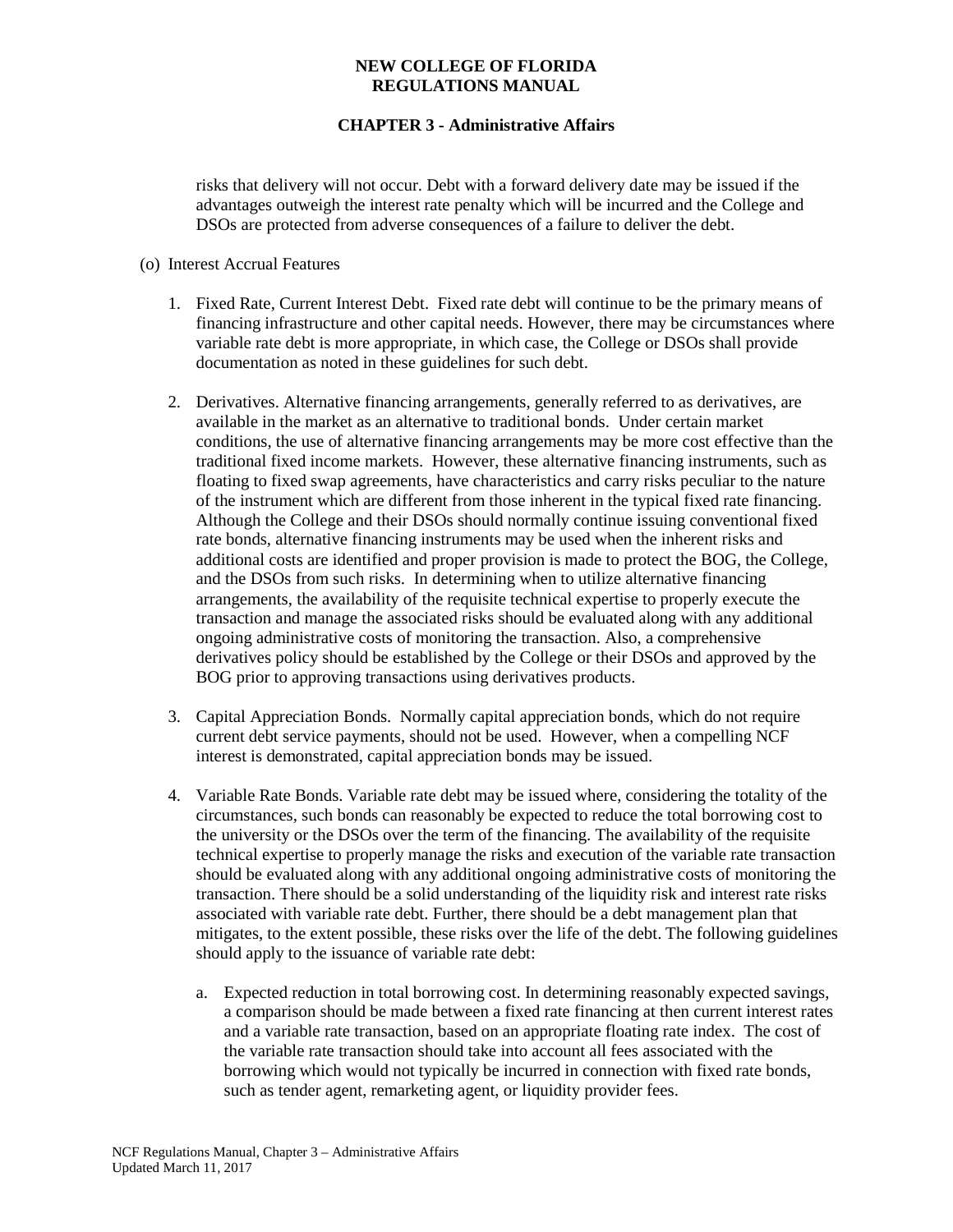- b. Limitation on variable rate debt. The amount of variable rate debt and interest derivative exposure is dependent on several factors associated with these types of debts. Included in the factors associated with these instruments are NCF's/ DSOs operating flexibility and tightness of budget, access to short and long term capital, the likelihood of a collateral call or termination payment, and NCF's/ DSOs financial expertise. The level to which the College may utilize variable rate debt obligations ("VRDO") and interest derivatives (like swaps, collars, and caps) is subject to an understanding of the risks associated and a debt policy that adequately addresses the additional risks.
- c. Budgetary controls. To avoid a situation in which debt service on variable rate bonds exceeds the annual amount budgeted, the following guidelines should be followed in establishing a variable rate debt service budget:
	- i. A principal amortization schedule should be established, with provisions made for payment of amortization installments in each respective annual budget;
	- ii. Provide for payment of interest for each budget year using an assumed budgetary interest rate which allows for fluctuations in interest rates on the bonds without exceeding the amount budgeted. The budgetary interest rate may be established by: (1) using an artificially high interest rate given current market conditions; or (2) setting the rate based on the last 12 months actual rates of an appropriate index plus a 200 basis point cushion or spread to anticipate interest rate fluctuations during the budget year. The spread should be determined by considering the historical volatility of short-term interest rates, the dollar impact on the budget and current economic conditions and forecasts; or, (3) any other reasonable method determined by the College or DSOs and approved by the BOG;
	- iii. The amount of debt service actually incurred in each budget year should be monitored monthly by the College or DSOs to detect any significant deviations from the annual budgeted debt service. Any deviations in interest rates which might lead to a budgetary problem should be addressed immediately; and
	- iv. As part of the effort to monitor actual variable rate debt service in relation to the budgeted amounts and external benchmarks, the College or DSOs should establish a system to monitor the performance of any service provider whose role it is to periodically reset the interest rates on the debt, i.e., the remarketing agent or auction agent.
- d. Establish a hedge with short-term investments. In determining the appropriate amount of variable rate debt which may be issued by the College or DSOs, consideration should be given to mitigating the variable interest rate risk by creating a hedge with short-term investments. This "hedge" mitigates the financial impact of debt service increases due to higher interest rates because, as debt service increases, the College or DSOs earnings on short-term investments also increases. Appropriate personnel should monitor the hedge monthly. Short-term investment as a hedge is one of several methods of mitigating interest rate risk. The ratio of such short-term investments to variable debt needs to be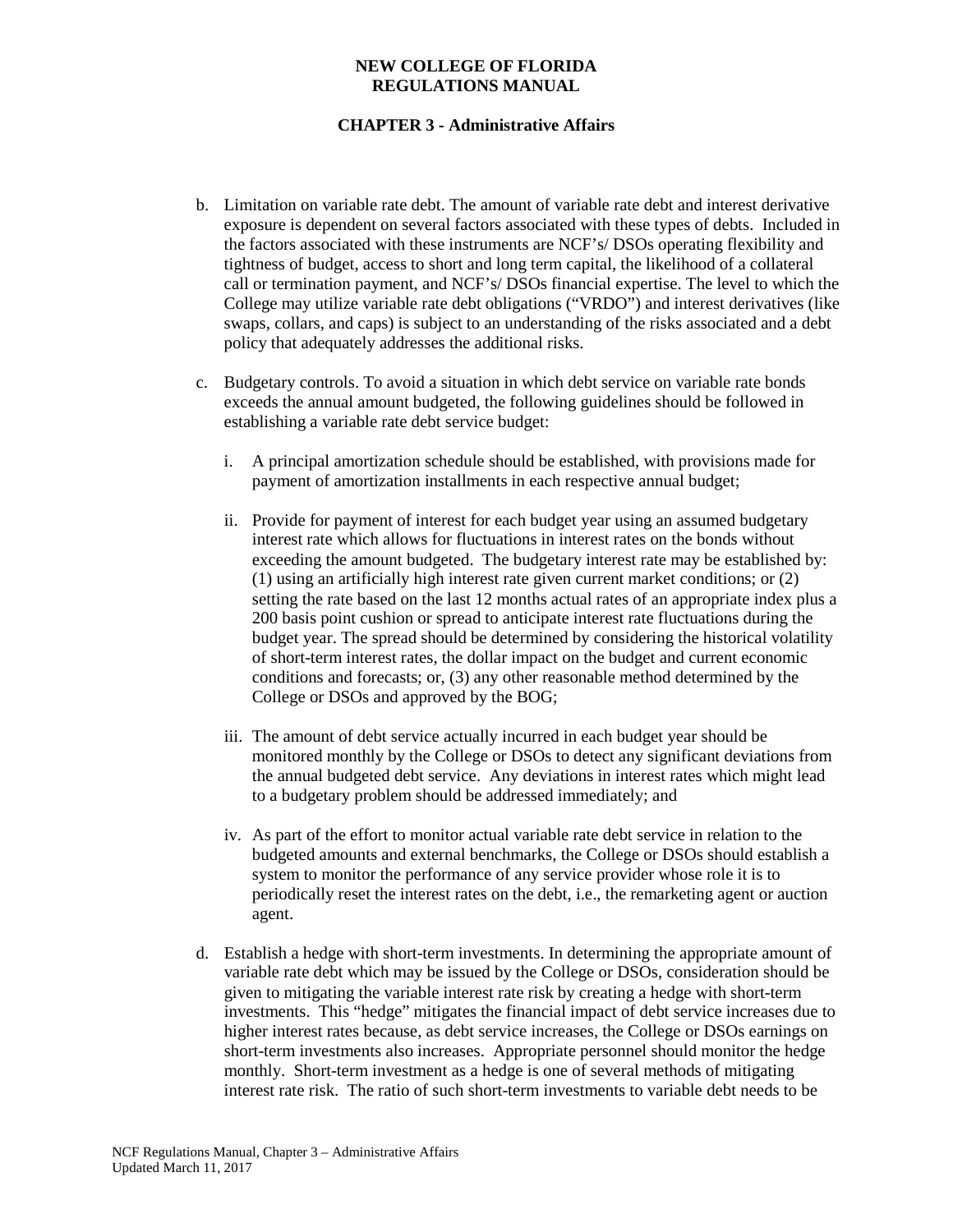# **CHAPTER 3 - Administrative Affairs**

examined in conjunction with other interest rate risk hedging, striking an overall balance to minimize interest rate risk.

- e. Variable interest rate ceiling. The bond documents should include an interest rate ceiling of no greater than 12%.
- f. Mitigating interest rate risks with derivatives. The College or DSOs are allowed to use various derivatives to mitigate the risk of rising interest rates on variable rate debt. However, the introduction of these derivatives also presents other risks for which the university must mitigate. These risks include rollover risk, basis risk, tax event risk, termination risk, counterparty credit risk and collateral posting risk. At a minimum, NCF/DSOs engaging in this type of interest rate risk mitigation must provide:
	- i. Evidence that the counterparty has a long term rating of at least an A/A2; and
	- ii. A swap management plan that details the following:
		- 1) Why the university is engaging in the swap and what the objectives of the swap are.
		- 2) The swap counterparty's rating.
		- 3) An understanding by the issuer of the cash flow projections that detail costs and benefits for the swap.
		- 4) The plan of action addressing the aforementioned risks associated with swaps.
		- 5) The events that trigger an early termination (both voluntary and involuntary) under the swap documents, the cost of this event and how such would be paid.
		- 6) The method for rehedging variable rate exposure should early termination be exercised.
		- 7) A list of key personnel involved in monitoring the terms of the swap and counterparty credit worthiness.
- g. Liquidity. One of the features typical of variable rate debt instruments is the bondholder's right to require the issuer to repurchase the debt at various times and under certain conditions. This, in theory, could force the issuer to repurchase large amounts of its variable rate debt on short notice, requiring access to large amounts of liquid assets. There are generally two methods for addressing this issue. With the first method, issuers that do not have large amounts of liquid assets may establish a liquidity facility with a financial institution which will provide the money needed to satisfy the repurchase. The liquidity provider should have a rating of A1/P1 or higher. The liquidity agreement does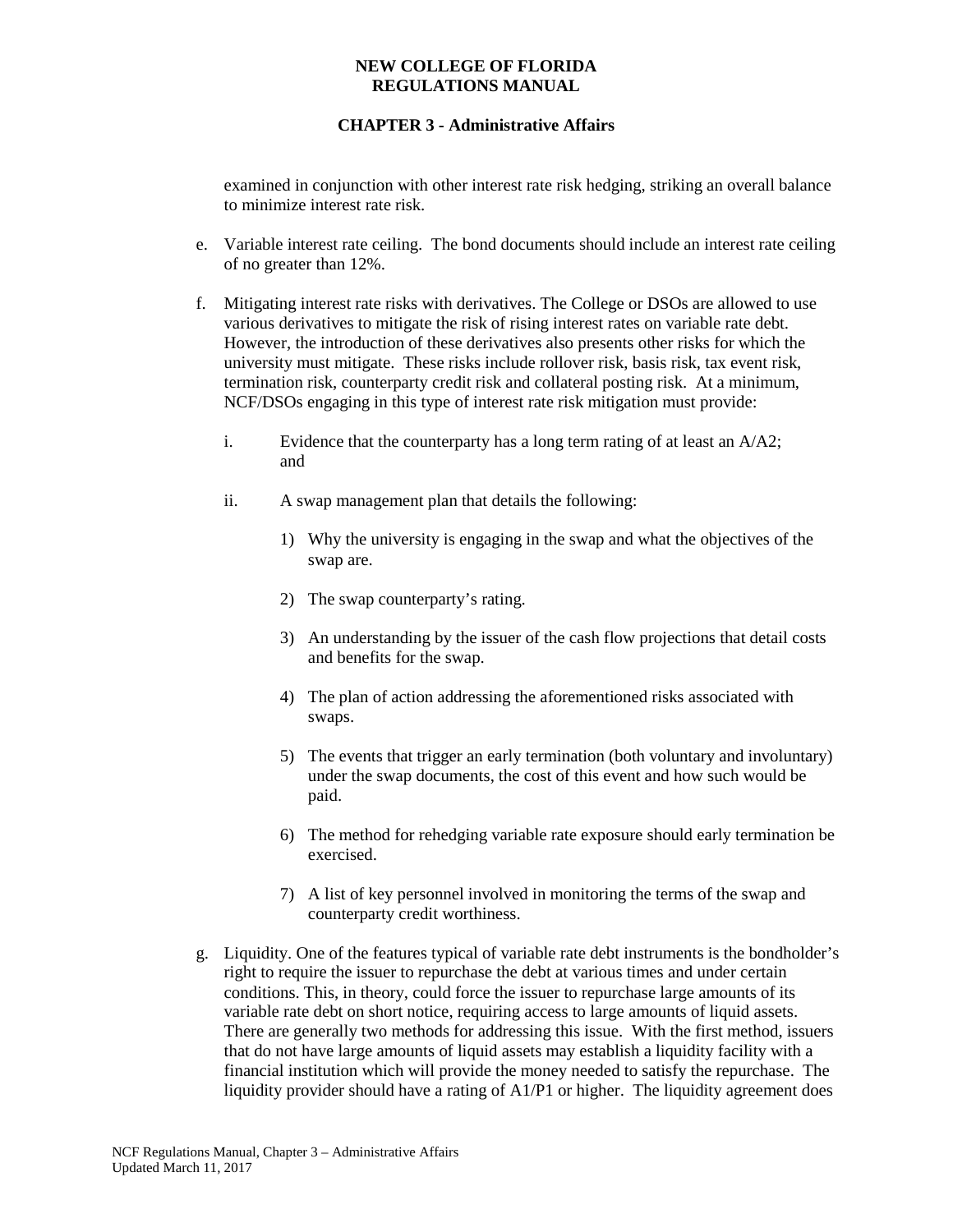### **CHAPTER 3 - Administrative Affairs**

not typically run for the life of long-term debt. Accordingly, there is a risk that the provider will not renew the agreement or that it could be renewed only at substantially higher cost. Similar issues may arise if the liquidity provider encounters credit problems or an event occurs which results in early termination of the liquidity arrangement; in either case the issuer must arrange for a replacement liquidity facility. With the second method, issuers with significant resources may choose to provide their own liquidity. This approach eliminates the costs that would be charged by a third party liquidity provider and could mitigate the renewal/replacement risk. If the College/DSOs chose to provide its own liquidity, the institution must maintain liquid assets or facilities equal to 100% of the outstanding VRDOs.

- h. Submission of periodic reports. The College will prepare and submit to the BOT and the BOG an annual variable rate debt report showing the position during the previous period of the College or DSOs variable rate debt with respect to the following: (1) the total principal amount of variable rate debt to principal amount of total debt; (2) the amount of debt service accrued during the reporting period in relation to the pro-rata amount of annual budgeted debt service for the reporting period. If the amount of debt service which accrued during the reporting period exceeded the pro-rata amount of annual budgeted debt service for the period, the university shall explain what actions were taken to assure that there would be sufficient revenues and budget authority to make timely payments of debt service during the subsequent years; (3) the amount of variable rate debt in relation to the amount of NCF's/DSOs' short-term investments, and any other strategies used to hedge interest rate risk.
- 5. Other Types of Financings
	- a. Refunding Bonds. Generally, refunding bonds are issued to achieve debt service savings by redeeming high interest rate debt with lower interest rate debt. Refunding bonds may also be issued to restructure debt or modify covenants contained in the bond documents. Current tax law limits to one time the issuance of tax-exempt advance refunding bonds to refinance bonds issued after 1986. There is no similar limitation for tax-exempt current refunding bonds. The following guidelines should apply to the issuance of refunding bonds, unless circumstances warrant a deviation therefrom:
		- i. Refunding bonds should be structured to achieve level annual debt service savings.
		- ii. The life of the refunding bonds should not exceed the remaining life of the bonds being refunded.
		- iii. Advance refunding bonds issued to achieve debt service savings should have a minimum target savings level measured on a present value basis equal to 5% of the par amount of the bonds being advance refunded. The 5% minimum target savings level for advance refundings should be used as a general guide to guard against prematurely using the one advance refunding opportunity for post-1986 bond issues. However, because of the numerous considerations involved in the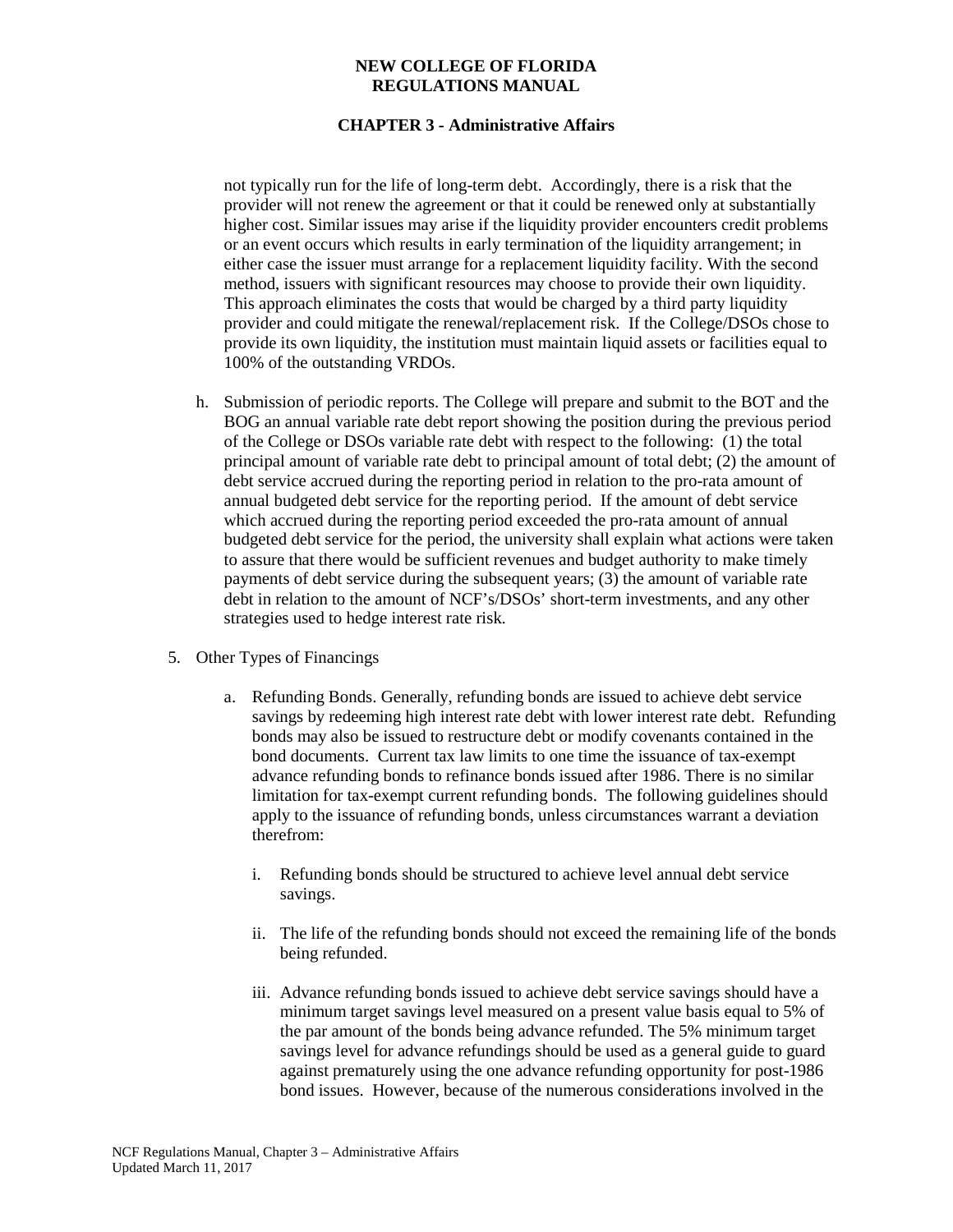# **CHAPTER 3 - Administrative Affairs**

sale of advance refunding bonds, the 5% target should not prohibit advance refundings when the circumstances justify a deviation from the guideline.

- iv. Refunding bonds which do not achieve debt service savings may be issued to restructure debt or provisions of bond documents if such refunding serves a compelling university interest.
- 6. Certificates of Participation and Lease-Type Financing. the College or DSOs may utilize these financing structures for all purposes, but it shall be considered as debt for the purposes of these guidelines and the universities shall always budget and make available monies necessary to pay debt service, notwithstanding the right to cancel the lease. Additionally, for lease purchase financings of equipment, the College or DSOs should consider using the State's consolidated equipment financing program if it will reduce costs and ensure a market interest rate on the financing.
- 7. Conversions of existing variable rate debt. A conversion between interest rate modes pursuant to the provisions of variable rate financing documents does not require BOG approval. However, ten days prior to the conversion, the College or DSOs must notify the BOG Office of a conversion and provide a summary of the terms of (i.e. interest rate, debt service schedule, etc.) and reasons for the conversion. the College or DSOs should answer all questions and provide any additional information that the Board deems necessary to fully understand the conversion.
- (7) Method of Sale and Use of Professionals
	- (a) Analysis of Method of Sale. It is in the best interests of the College or DSOs to use the method of sale for their debt that is expected to achieve the best sale results. Based upon the facts and circumstances with regard to each individual financing, it may be more appropriate to sell debt through either a competitive sale or through negotiation. Accordingly, the College or DSOs may utilize either a competitive or negotiated sale. If, however, a request is made for DSOs to sell debt using a negotiated sale, the university must provide the Board with an analysis showing that a negotiated sale is desirable. The analysis should include, but not necessarily be limited to, a consideration of the following factors:
		- 1. Debt Structure
			- a. pledged revenues strong revenue stream vs. limited revenue base;
			- b. security structure conventional resolution, cash flow, rate and coverage covenants vs. unusual or weak covenants;
			- c. debt instrument traditional serial and term bonds vs. innovative, complex issues requiring special marketing; and
			- d. size a smaller transaction of a size which can be comfortably managed by the market vs. a large size which the market cannot readily handle.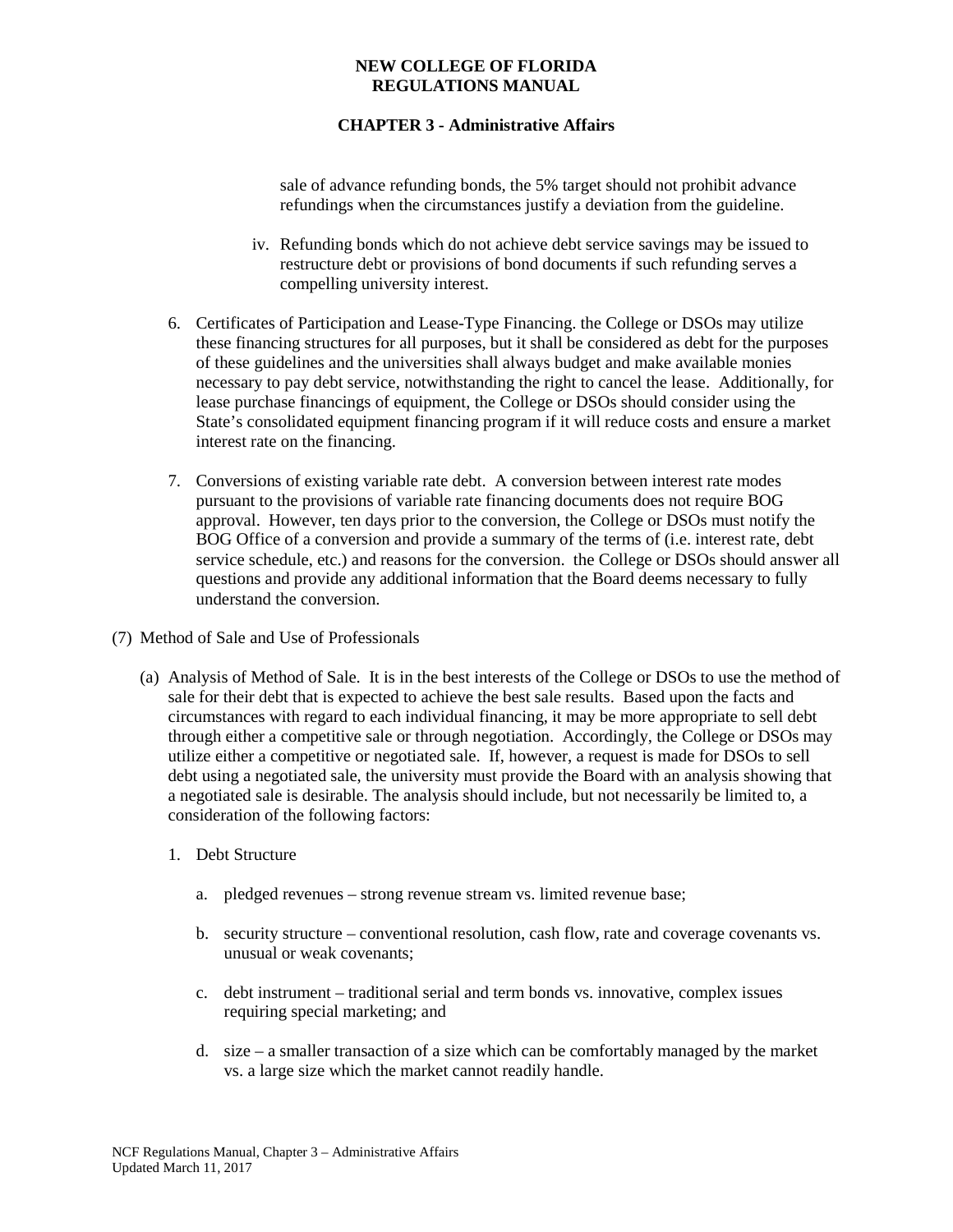# **CHAPTER 3 - Administrative Affairs**

- 2. Credit Quality
	- a. ratings "A" or better vs. below single "A"; and
	- b. outlook stable vs. uncertain.
- 3. Issuer
	- a. type of organization well-known, general purpose vs. special purpose, independent authority;
	- b. frequency of issuance regular borrower vs. new or infrequent borrower; and
	- c. market awareness active secondary market vs. little or no institutional awareness.
- 4. Market
	- a. interest rates stable; predicable vs. volatile;
	- b. supply and demand strong investor demand, good liquidity vs. oversold, heavy supply; and
	- c. changes in law none vs. recent or anticipated

Bonds may also be sold through a private or limited placement, but only if it is determined that a public offering through either a competitive or negotiated sale is not in the best interests of the College or DSOs.

- (b) Allocation of Bonds. In the event a negotiated sale by DSOs is determined by the College to be in NCF's best interest, syndicate rules shall be established which foster competition among the syndicate members and ensure that all members of the syndicate have an opportunity to receive a fair and proper allocation of bonds based upon their ability to sell the bonds.
- (c) Report on Sale of Bonds. The College or DSOs shall prepare a report on the sale of bonds or anytime it incurs debt. The report shall be prepared and provided to the BOG as soon as practicable but in no event later than one month after closing the transaction, in the format and manner provided by the BOG, which at a minimum shall include the following:
	- 1. The amount of the debt.
	- 2. The interest rate on the debt.
	- 3. A final debt service schedule or estimated debt service schedule if a variable rate debt or the interest rate is subject to adjustment.
	- 4. Any aspect of the transaction that was different from the transaction submitted for approval.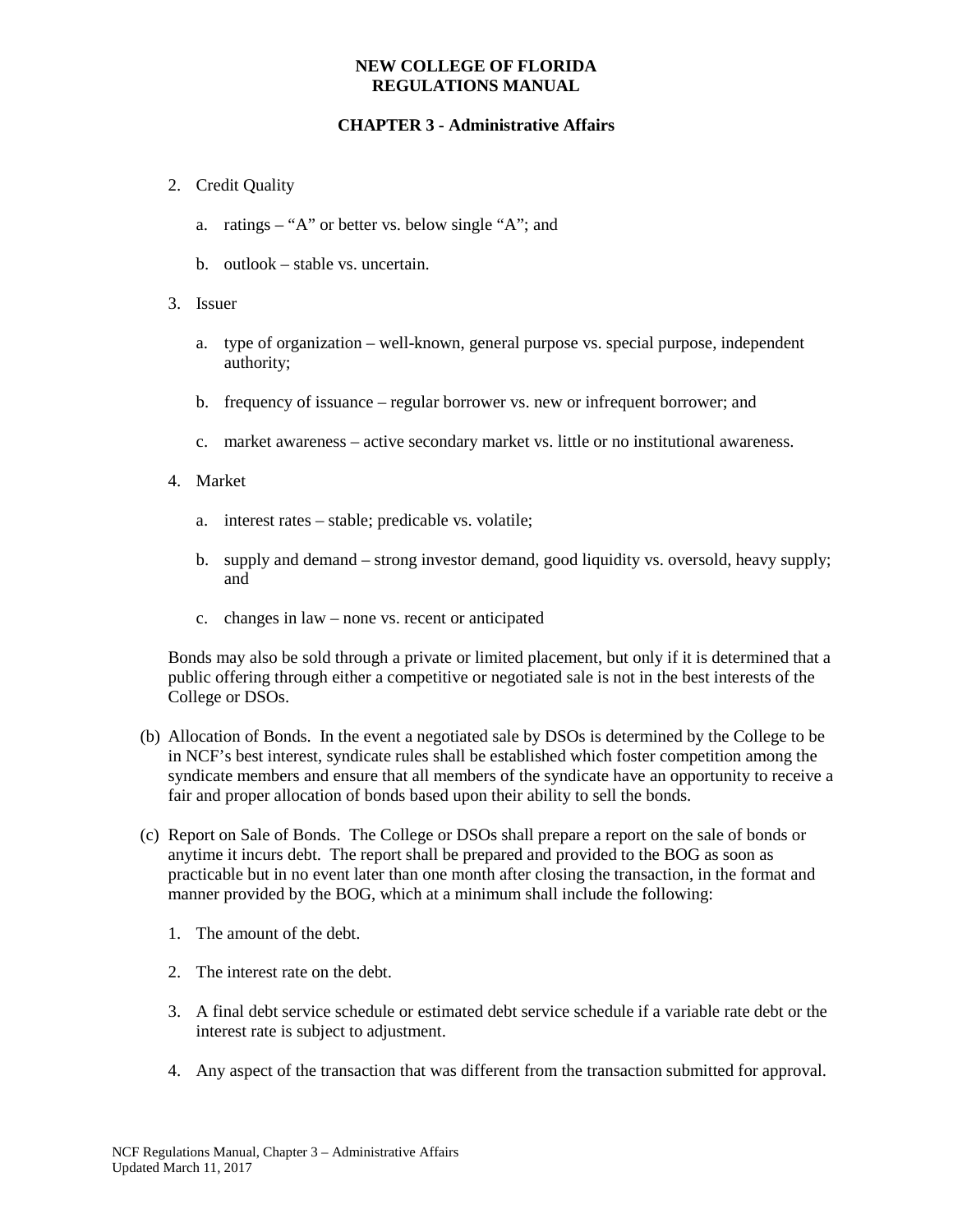# **CHAPTER 3 - Administrative Affairs**

- 5. Itemized list of all fees and expenses incurred on the transaction, including legal fees.
- 6. For negotiated sale of bonds:
	- a. the underwriters' spread detailing the management fee;
	- b. takedown by maturity and aggregate takedown;
	- c. any risk component and an itemized list of the expense component;
	- d. orders placed by each underwriter and final bond allocation;
	- e. total compensation received by each underwriter; and
	- f. any report or opinion of the financial advisor.
- 7. Final official statement for publicly offered bonds.
- 8. Bond insurance or any other form of credit enhancement and the terms thereof.
- (d) Credit rating reports. Selection of Financing Professionals. The use of underwriters for negotiated financings and the use of financial advisors for negotiated and competitive offerings is necessary to assist in the proper structuring and sale of debt. To assure fairness and objectivity in the selection of professionals and to help select the most qualified professional, the selection of underwriters and financial advisors should be accomplished through a competitive selection process. A competitive selection process allows the College or DSOs to compare more professionals and obtain the best price and level of service.
- (8) Disclosure
	- (a) Primary Disclosure. The College and DSOs shall use best practices in preparing disclosure documents in connection with the public offer and sale of debt so that accurate and complete financial and operating information needed by the markets to assess the credit quality and risks of each particular debt issue is provided.

The disclosure recommendations of the Government Finance Officers Association's "Disclosure for State and Local Governments Securities," and the National Federation of Municipal Analysts' "Recommended Best Practices in Disclosure for Private Colleges and Universities" should be followed to the extent practicable, specifically including the recommendation that financial statements be prepared and presented according to generally accepted accounting principles.

- (b) Continuing Disclosure. DSOs shall fulfill all continuing disclosure requirements set forth in the transaction documents and as required under Rule 15c2-12 of the Securities and Exchange Commission.
- (9) Post-Issuance Considerations. Investment of Proceeds of Debt Issued by DSOs.